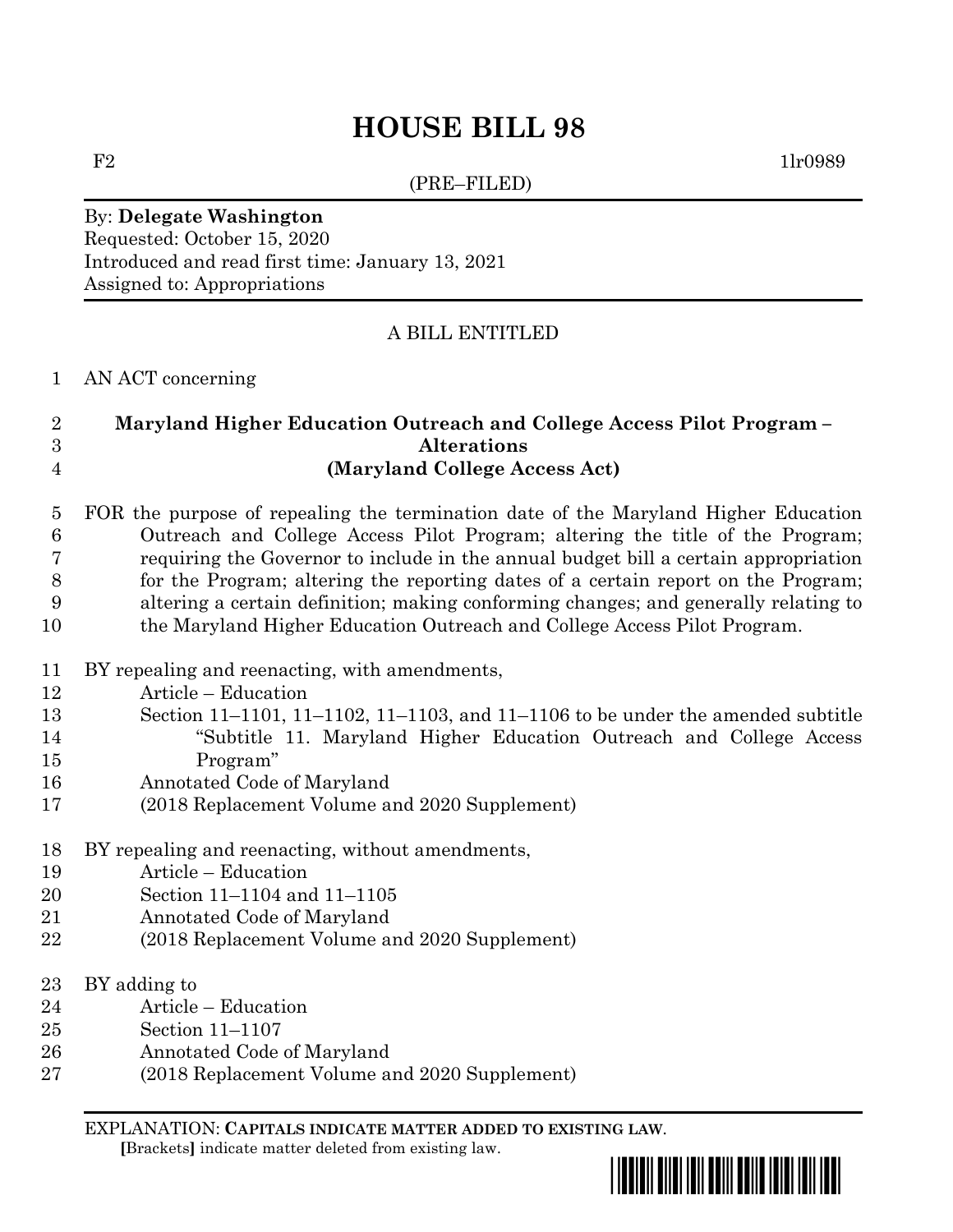## **HOUSE BILL 98**

| $\mathbf 1$<br>$\sqrt{2}$<br>$\boldsymbol{3}$<br>$\overline{4}$ | BY repealing and reenacting, with amendments,<br>Chapter 200 of the Acts of the General Assembly of 2015, as amended by<br>Chapter 399 of the Acts of the General Assembly of 2018<br>Section 2 |  |  |
|-----------------------------------------------------------------|-------------------------------------------------------------------------------------------------------------------------------------------------------------------------------------------------|--|--|
| $\overline{5}$<br>6<br>7<br>8                                   | BY repealing and reenacting, with amendments,<br>Chapter 201 of the Acts of the General Assembly of 2015, as amended by Chapter<br>399 of the Acts of the General Assembly of 2018<br>Section 2 |  |  |
| 9<br>10                                                         | SECTION 1. BE IT ENACTED BY THE GENERAL ASSEMBLY OF MARYLAND,<br>That the Laws of Maryland read as follows:                                                                                     |  |  |
| 11                                                              | <b>Article - Education</b>                                                                                                                                                                      |  |  |
| 12<br>13                                                        | Subtitle 11. Maryland Higher Education Outreach and College Access [Pilot]<br>Program.                                                                                                          |  |  |
| 14                                                              | $11 - 1101.$                                                                                                                                                                                    |  |  |
| 15                                                              | In this subtitle the following words have the meanings indicated.<br>(a)                                                                                                                        |  |  |
| 16<br>17                                                        | "Nonprofit organization" means an organization that is exempt or eligible for<br>(b)<br>exemption from taxation under $\S$ 501(c)(3) of the Internal Revenue Code.                              |  |  |
| 18<br>19                                                        | "Program" means the Maryland Higher Education Outreach and College<br>$\left( \text{c}\right)$<br>Access [Pilot] Program.                                                                       |  |  |
| 20                                                              | $11 - 1102.$                                                                                                                                                                                    |  |  |
| 21                                                              | There is a Maryland Higher Education Outreach and College Access [Pilot] Program.                                                                                                               |  |  |
| 22                                                              | $11 - 1103.$                                                                                                                                                                                    |  |  |
| 23                                                              | The purposes of the Program are to:                                                                                                                                                             |  |  |
| 24<br>25                                                        | Encourage low-income Maryland high school students to attend and<br>(1)<br>complete college;                                                                                                    |  |  |
| 26<br>27<br>28                                                  | Connect potential college and university students with nonprofit<br>(2)<br>organizations that have a history of successful higher education outcomes for targeted<br>youth;                     |  |  |
| 29<br>30                                                        | Create an equal matching fund for nonprofit organizations to access in<br>(3)<br>order to increase college outreach services to low-income students;                                            |  |  |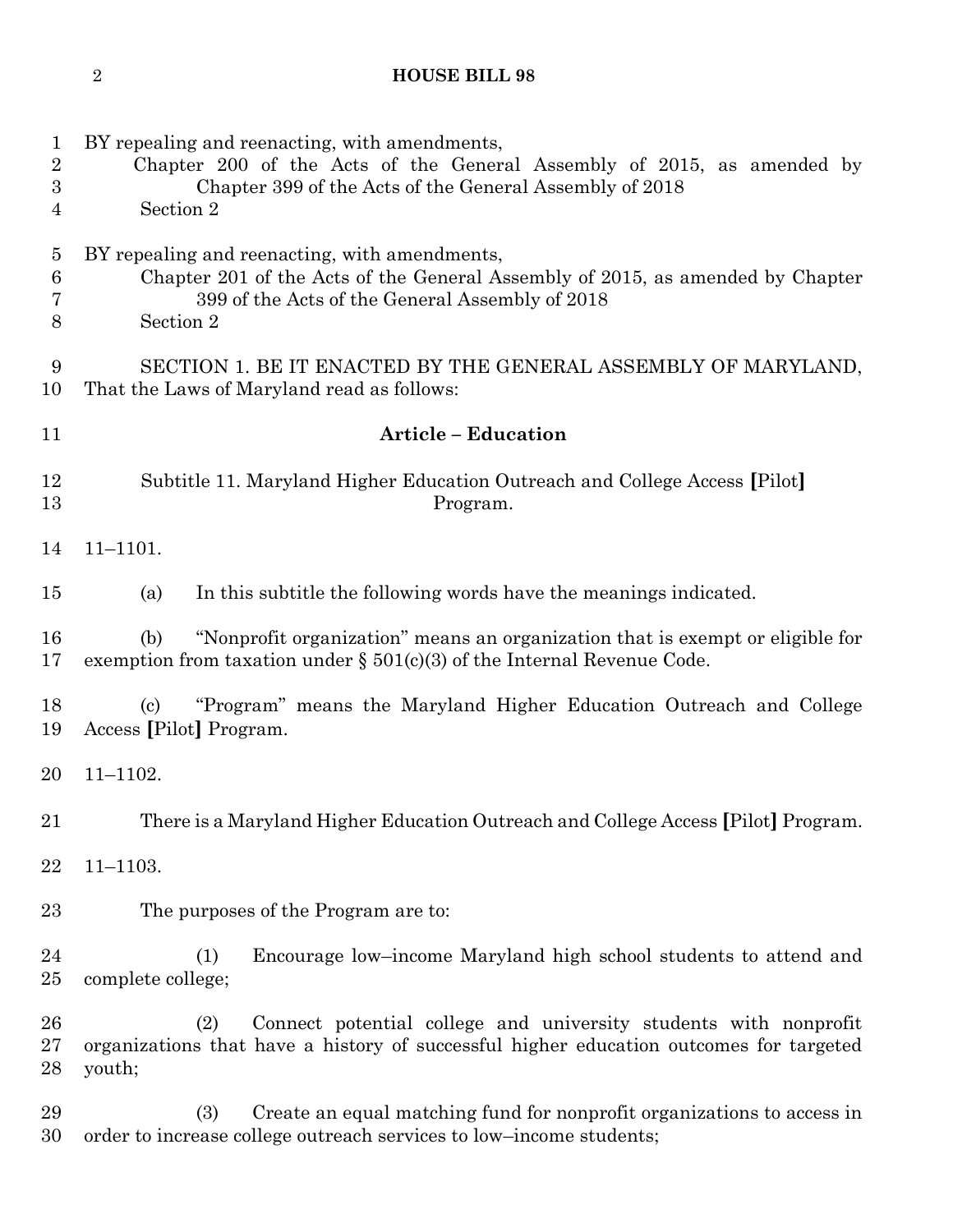#### **HOUSE BILL 98** 3

 (4) Provide funding for nonprofit organizations that are already established in communities to provide targeted outreach to encourage low–income students to enroll in college; and

 (5) **[**Establish a 5–year pilot program to determine if the Program can lead to an increase in**] INCREASE THE NUMBER OF** low–income students attending and succeeding in college.

- 11–1104. (a) The Commission shall administer the Program. (b) To carry out the purposes of the Program, the Commission shall: (1) Establish a grant program to be published on the Commission's website
	- through which nonprofit organizations may learn about eligibility, application, and compliance requirements and apply for funding as provided under this subtitle;
	- (2) Develop application requirements and review and approve applications;
	- (3) Develop a process for verifying that matching funds are available; and
	- (4) Allocate funding to approved nonprofit organizations on a competitive basis.
	- 11–1105.
	- (a) To be eligible for participation in the Program, a nonprofit organization shall:
	- (1) Be located in the State;
	- (2) Have a contract or memorandum of understanding with a local school system or an institution of higher education or must establish one if one does not exist; and
	- (3) Demonstrate an equal match for funds requested.
	- (b) A nonprofit organization that receives funding through the Program shall:
	- 24 (1) Submit data on outreach programs;
	- (2) Track student progress through the higher education system; and

 (3) Submit annual reports to the Commission on or before October 1 following the fiscal year in which funds were received.

11–1106.